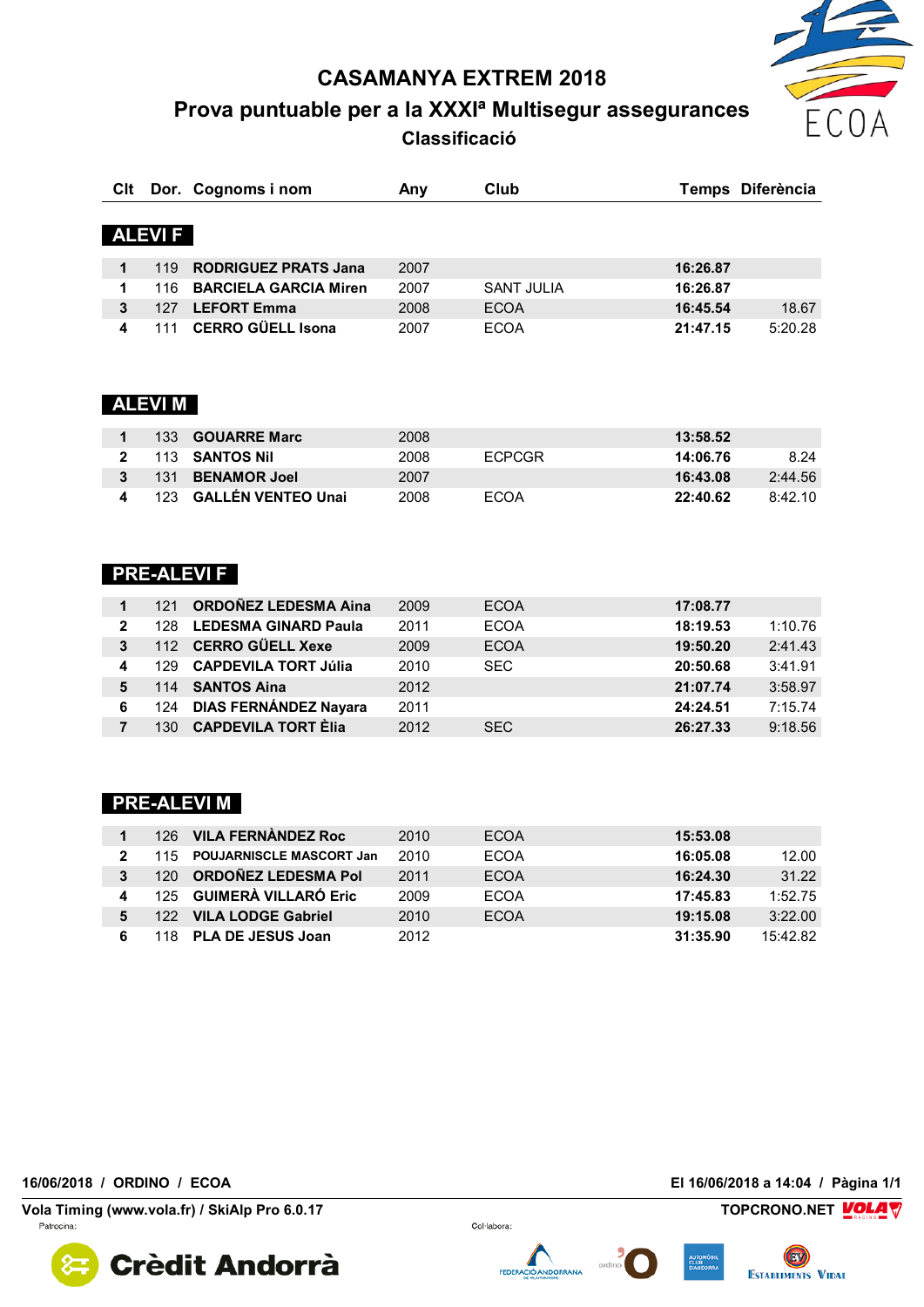**CASAMANYA EXTREM 2018**

**Prova puntuable per a la XXXIª Multisegur assegurances Classificació** 



|    |                                 | Anv                                  | Club                           |          | Temps Diferència |
|----|---------------------------------|--------------------------------------|--------------------------------|----------|------------------|
|    |                                 |                                      |                                |          |                  |
|    |                                 |                                      |                                |          |                  |
| 77 |                                 | 2001                                 |                                | 49:04.06 |                  |
| 91 | <b>SAMSON Emma</b>              | 2002                                 |                                | 50:15.43 | 1:11.37          |
| 98 | <b>MAHARAVO Diane</b>           | 2001                                 |                                | 51:25.81 | 2:21.75          |
| 97 | <b>MORRAL FERRANDIS Mariona</b> | 2002                                 |                                | 53:47.21 | 4:43.15          |
|    |                                 | Dor. Cognoms i nom<br><b>CADET F</b> | <b>SINFREU ALDUNCIN Andrea</b> |          |                  |

## **CADET M**

|                | 78 | <b>OLM ROUPPERT Oriol</b>         | 2003 | 35:52.95 |          |
|----------------|----|-----------------------------------|------|----------|----------|
| $\overline{2}$ | 93 | ROGÉ ROYO Gerard                  | 2001 | 39:30.51 | 3:37.56  |
| 3              | 94 | <b>ROGÉ ROYO David</b>            | 2003 | 41:08.74 | 5:15.79  |
|                | 87 | <b>CALVO SANTOS Arnau</b>         | 2003 | 45:34.89 | 9:41.94  |
| 5              | 96 | <b>BARTUMEU CARAMES Marc</b> 2002 |      | 49:46.40 | 13:53.45 |
| 6              | 85 | <b>LOPEZ FONT Patrick</b>         | 2003 | 52:16.93 | 16:23.98 |
|                | 83 | <b>PEREZ JANÉ Oscar</b>           | 2003 | 58:40.01 | 22:47.06 |

#### **INFANTIL F**

| 76. | <b>PELLICER HERNÁNDEZ Paula</b> | 2006 | 59:01.33   |         |
|-----|---------------------------------|------|------------|---------|
|     | 101 BARCONS ANTUNES Júlia       | 2005 | 1h05:43.89 | 6:42.56 |
| 84  | <b>BORRELL PAGÉS Blanca</b>     | 2005 | 1h05:48.94 | 6:47 61 |

#### **INFANTIL M**

| 1              | 79  | <b>BOLTÀS PUIGDEMASSA Pere</b>    | 2004 | 39:03.00   |          |
|----------------|-----|-----------------------------------|------|------------|----------|
| $\overline{2}$ | 74  | <b>VERGÉS BARRIO Joan Josep</b>   | 2005 | 42:34.98   | 3:31.98  |
| 3              | 81  | <b>PALMITJAVILA DOURDET Max</b>   | 2005 | 43:33.38   | 4:30.38  |
| 4              | 86  | <b>PINCHON Antonin</b>            | 2005 | 44:24.72   | 5:21.72  |
| 5              | 80  | <b>MARTÍNEZ CLAVERIA Salvador</b> | 2006 | 45:22.00   | 6:19.00  |
| 6              | 75  | PELLICER HERNÁNDEZ David          | 2004 | 46:08.76   | 7:05.76  |
| $\overline{7}$ | 102 | <b>BARCONS ANTUNES Max</b>        | 2005 | 50:54.27   | 11:51.27 |
| 8              | 89  | <b>RUBIO ARGILÉS Marc</b>         | 2006 | 50:59.31   | 11:56.31 |
| 9              | 90  | POU OLIVÉ Nil                     | 2004 | 54:09.07   | 15:06.07 |
| 10             | 82  | <b>PRIÓ TORRES Pau</b>            | 2006 | 54:20.63   | 15:17.63 |
| 11             | 88  | <b>CALVO SANTOS Alvar</b>         | 2005 | 56:33.07   | 17:30.07 |
| 12             | 71  | <b>VILA LODGE Guillem</b>         | 2006 | 56:46.26   | 17:43.26 |
| 13             | 95  | <b>PRATS MARTINEZ Adrià</b>       | 2005 | 58:42.94   | 19:39.94 |
| 14             | 103 | <b>NAUDI RUBIO Miquel</b>         | 2005 | 1h07:41.46 | 28:38.46 |
| 15             | 92  | <b>FERNANDEZ SAEZ Álvaro</b>      | 2006 | 1h11:32.30 | 32:29.30 |
| 16             | 100 | <b>MUÑOZ COLLADO Gabriel</b>      | 2004 | 1h11:57.75 | 32:54.75 |

#### **16/06/2018 / ORDINO / ECOA El 16/06/2018 a 20:15 / Pàgina 1/5**

**Vola Timing (www.vola.fr) / SkiAlp Pro 6.0.17 TOPCRONO.NET VOLA** 









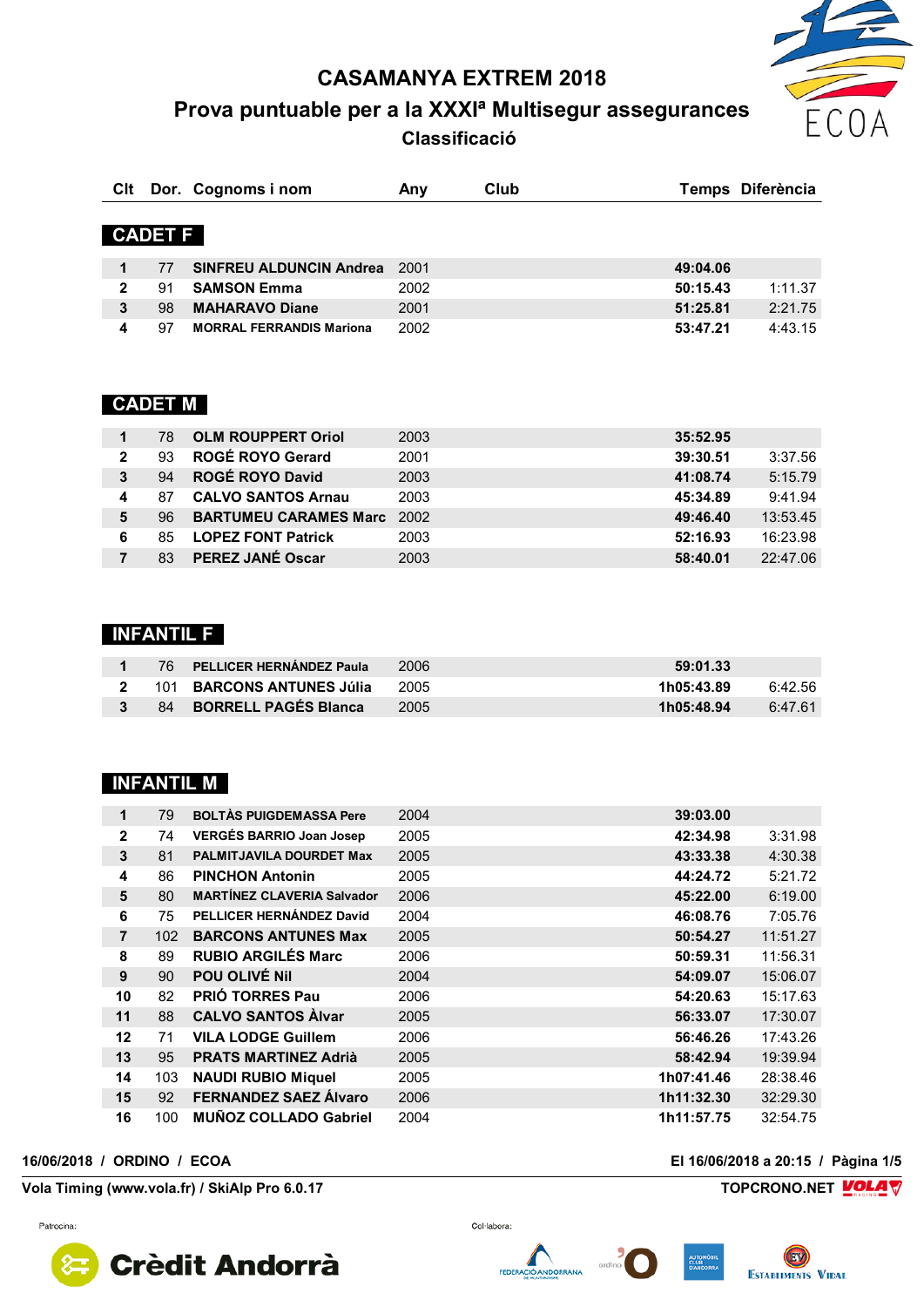# $FCC$

#### **CASAMANYA EXTREM 2018** Prova puntuable per a la XXXI<sup>ª</sup> Multisegur assegurances **Classificació**

| <b>Clt</b>     | Dor.           | Cognoms i nom                   | Any  | Club                       |            | Temps Diferència |
|----------------|----------------|---------------------------------|------|----------------------------|------------|------------------|
| 17             | 99             | <b>FONT ROMAN Maià</b>          | 2006 |                            | 1h23:31.36 | 44:28.36         |
|                |                | <b>S-JUNIOR M</b>               |      |                            |            |                  |
|                |                |                                 |      |                            |            |                  |
| $\mathbf{1}$   | 65             | <b>MOURET Lucas</b>             | 2000 | <b>TEAM PROCESS</b>        | 1h14:43.62 |                  |
| $\mathbf{2}$   | 63             | <b>ESCOLÀ SANZ Roger</b>        | 1998 | UEU                        | 1h18:25.80 | 3:42.18          |
| $\mathbf{3}$   | 59             | <b>BARTUMEU CARAMES Adrià</b>   | 1999 |                            | 1h21:32.37 | 6:48.75          |
|                |                |                                 |      |                            |            |                  |
|                | Absents (1)    |                                 |      |                            |            |                  |
|                | 22             | <b>SOLDEVILA Arnau</b>          | 1998 | <b>SEC</b>                 |            |                  |
|                |                |                                 |      |                            |            |                  |
|                |                |                                 |      |                            |            |                  |
|                |                |                                 |      |                            |            |                  |
|                |                | <b>S-MASTER F</b>               |      |                            |            |                  |
| 1              | 24             | <b>MILLAN SOLA Carme</b>        | 1960 | <b>LOGIESPORTS RUNNERS</b> | 1h38:23.39 |                  |
|                |                |                                 |      |                            |            |                  |
|                |                |                                 |      |                            |            |                  |
|                |                |                                 |      |                            |            |                  |
|                |                | <b>S-MASTER M</b>               |      |                            |            |                  |
| 1              | 23             | <b>HANNENQUIN Eric</b>          | 1962 | <b>GALOPINS DU CAGIRE</b>  | 1h13:17.28 |                  |
| $\mathbf 2$    | 60             | <b>SERGE GERARD Ligier</b>      | 1961 |                            | 1h19:20.06 | 6:02.78          |
| 3              | 17             | <b>SINFREU MAYA Josep</b>       | 1964 | S.E.C.                     | 1h19:33.07 | 6:15.79          |
| 4              | 29             | <b>CARRASCO ARAGONES Jose</b>   | 1966 |                            | 1h24:10.30 | 10:53.02         |
| 5              | 5              | <b>DE ARRIBA CEJUDO Antonio</b> | 1966 | <b>INVERSETEAM TRAIL</b>   | 1h25:56.90 | 12:39.62         |
| 6              | $\overline{7}$ | <b>SOLER CASTELLTORT Emili</b>  | 1961 | <b>UECANOIA</b>            | 1h31:16.35 | 17:59.07         |
| $\overline{7}$ | 32             | <b>PONSA Oriol</b>              | 1966 | <b>SEC</b>                 | 1h31:55.97 | 18:38.69         |
| 8              | 8              | <b>APARISI RAMON Xavi</b>       | 1956 | <b>FERESTECS DE COPONS</b> | 1h32:16.12 | 18:58.84         |
| 9              | 49             | <b>VILA GALLÉN Albert</b>       | 1968 | <b>ECOA</b>                | 1h32:33.92 | 19:16.64         |
| 10             | 19             | <b>D KNIGHT Christopher</b>     | 1966 |                            | 1h38:56.56 | 25:39.28         |
| 11             | 25             | <b>ROSURO UTRILLA Manel</b>     | 1950 | <b>LOGIESPORTS RUNNERS</b> | 2h07:22.28 | 54:05.00         |

## **S-VETERA F**

|  | 1 31 PARRILLA NOVA Imma          | 1977 | CLUB TRIATLO SERRADELLS 1h17:58.41 |                            |  |
|--|----------------------------------|------|------------------------------------|----------------------------|--|
|  | 2 27 CARRILLO BARDAJI Sònia 1975 |      | AAA                                | <b>1h39:23.70</b> 21:25.29 |  |

## **S-VETERA M**

|                 | 62 ROC AMADOR Agustí      | 1971 |                         | 59:05.32   |         |
|-----------------|---------------------------|------|-------------------------|------------|---------|
| - 33            | <b>MENDEZ DURAN David</b> | 1975 | CLUB TRIATLO SERRADELLS | 1h02:19.60 | 3:14.28 |
| 15 <sub>1</sub> | <b>FERRER RIPOLL Joan</b> | 1978 | <b>FCPCGR</b>           | 1h13:38.22 | 14.3290 |

16/06/2018 / ORDINO / ECOA

Patrocina

Vola Timing (www.vola.fr) / SkiAlp Pro 6.0.17

**Crèdit Andorrà** 

Col·labora:

El 16/06/2018 a 20:15 / Pàgina 2/5





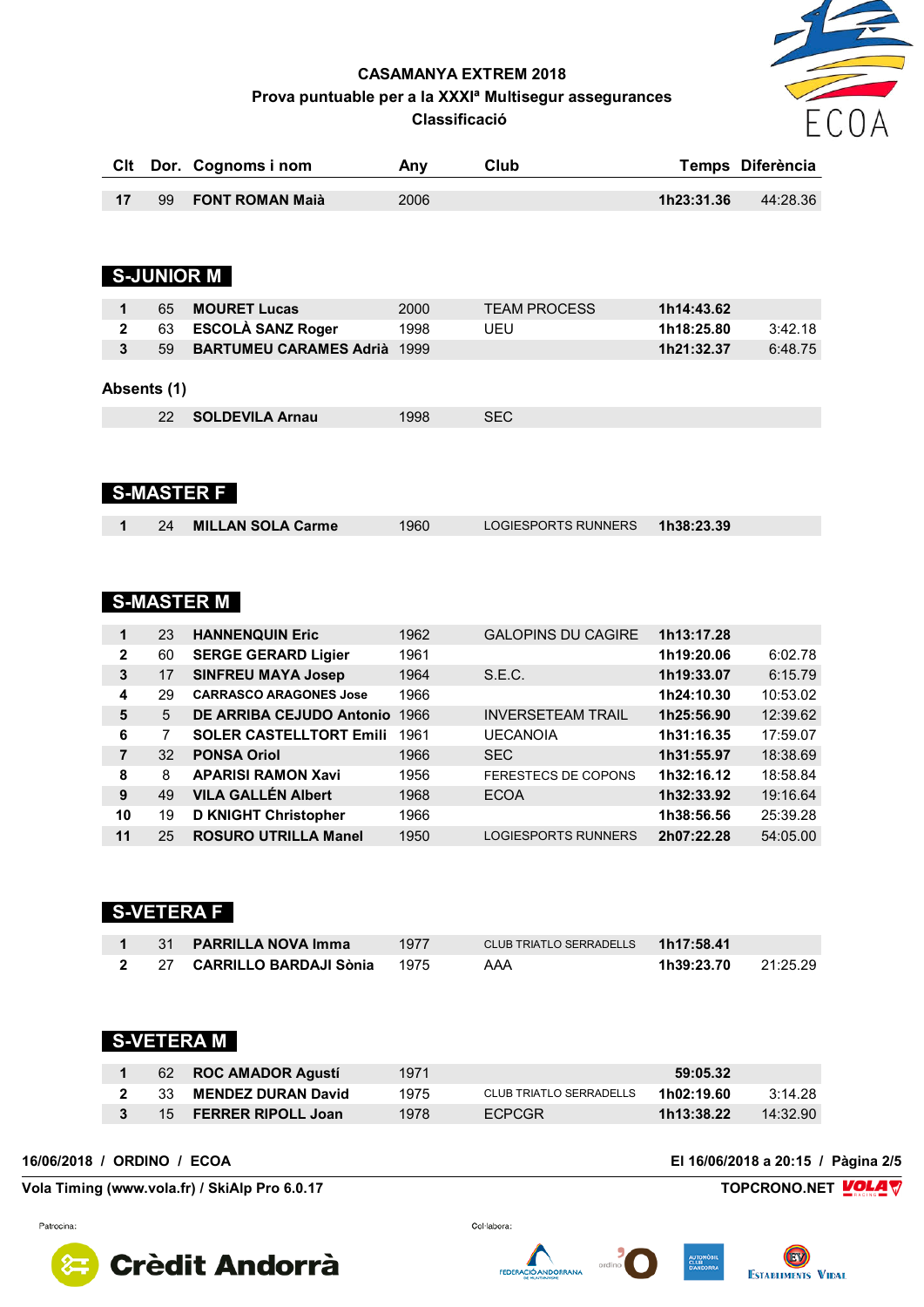

#### **CASAMANYA EXTREM 2018 Prova puntuable per a la XXXIª Multisegur assegurances Classificació**

| Clt |                | Dor. Cognoms i nom             | Any  | Club             | Temps      | <b>Diferència</b> |
|-----|----------------|--------------------------------|------|------------------|------------|-------------------|
|     |                |                                |      |                  |            |                   |
| 4   | 56             | <b>GIL RODRÍGUEZ Jacint</b>    | 1972 | <b>SEC</b>       | 1h16:19.49 | 17:14.17          |
| 5   | 21             | <b>PRIÓ Xavi</b>               | 1978 | AAA              | 1h18:58.57 | 19:53.25          |
| 6   | 55             | <b>DURAN PRADAS Quim</b>       | 1976 | <b>CANOVES</b>   | 1h21:04.29 | 21:58.97          |
| 7   | 34             | <b>PINCHON Vincent</b>         | 1978 |                  | 1h25:22.45 | 26:17.13          |
| 8   | 64             | <b>CABANES FRANCO Rossend</b>  | 1969 | <b>SANLORIA</b>  | 1h25:32.97 | 26:27.65          |
| 9   | 57             | <b>MASIP COLOME Marc</b>       | 1976 | <b>SEC</b>       | 1h28:30.03 | 29:24.71          |
| 10  | 53             | <b>ANTONIO ESTEBAN Jose</b>    | 1970 | <b>CAVA</b>      | 1h29:01.74 | 29:56.42          |
| 11  | 43             | <b>VILANA VILARRUBLA Joan</b>  | 1977 | ATLÈTIC SANTA FE | 1h29:28.59 | 30:23.27          |
| 12  | 40             | <b>HERREROS Ignasi</b>         | 1975 | <b>PIRINENC</b>  | 1h31:16.63 | 32:11.31          |
| 13  | 51             | <b>VILANA VILARRUBLA Jordi</b> | 1978 | ATLÈTIC SANTA FE | 1h33:32.33 | 34:27.01          |
| 14  | 10             | <b>LLIBRE BLANCH Jordi</b>     | 1977 |                  | 1h34:47.40 | 35:42.08          |
| 15  | 16             | <b>TOMAS PITA David</b>        | 1976 | CAP              | 1h40:25.35 | 41:20.03          |
| 16  | $\overline{4}$ | <b>LAURENS Sebastien</b>       | 1970 |                  | 1h48:34.98 | 49:29.66          |
| 17  | 68             | <b>BENAMOR Sergi</b>           | 1973 |                  | 2h26:47.26 | 1h27:41.94        |

#### **Absents (3)**

|    | <b>ROURA FARRARONS Josep</b> 1978 |      | FORCES FORTS I FERMS      |
|----|-----------------------------------|------|---------------------------|
|    | 12 QUER GRAU Jonathan             | 1977 | MONTSFNY MAASAIS          |
| 50 | ROYO Jordi                        | 1976 | ATLETISME VALLS D ANDORRA |

#### **Abandons (1)**

| <b>TEIXIDO Ferran</b> | 1973 | <b>ECPCGR</b> |
|-----------------------|------|---------------|
|                       |      |               |

#### **Absoluta Dona**

| 1            | 13 | <b>CASTELLÓ NÒRIA Àngela</b>  | 1983 | <b>TRAIL RUNNING GIRONA</b>    | 1h16:53.89 |          |
|--------------|----|-------------------------------|------|--------------------------------|------------|----------|
| $\mathbf{2}$ | 31 | <b>PARRILLA NOVA Imma</b>     | 1977 | <b>CLUB TRIATLO SERRADELLS</b> | 1h17:58.41 | 1:04.52  |
| 3            | 45 | <b>ARTAL ESCRIU Anna</b>      | 1985 | <b>CE SANLORIA</b>             | 1h30:09.09 | 13:15.20 |
| 4            | 24 | <b>MILLAN SOLA Carme</b>      | 1960 | <b>LOGIESPORTS RUNNERS</b>     | 1h38:23.39 | 21:29.50 |
| 5            | 27 | <b>CARRILLO BARDAJI Sònia</b> | 1975 | <b>AAA</b>                     | 1h39:23.70 | 22:29.81 |
| 6            | 44 | <b>BARBOSA Fernanda</b>       | 1985 | AAA                            | 1h44:48.11 | 27:54.22 |
|              | 30 | <b>GARCIA TARRES Maria</b>    | 1980 | <b>AAA</b>                     | 1h46:52.60 | 29:58.71 |
|              |    |                               |      |                                |            |          |
| Absents (1)  |    |                               |      |                                |            |          |

| <b>PORTALURI Giulia</b><br>CE. MATXACUCA<br>1986 |  |
|--------------------------------------------------|--|
|--------------------------------------------------|--|

## **Absoluta Home**

| 62  | <b>ROC AMADOR Agusti</b>   | 1971 |                                | 59:05.32   |         |
|-----|----------------------------|------|--------------------------------|------------|---------|
| 58. | ALÍS SANCHEZ Jordi         | 1994 | CERDANYA SKIMO TEAM            | 1h01:26.57 | 2:21.25 |
| 33  | <b>MENDEZ DURAN David</b>  | 1975 | <b>CLUB TRIATLO SERRADELLS</b> | 1h02:19.60 | 3:14.28 |
|     | <b>ESCOLÀ VILADRICH Iu</b> | 1997 | INVERSETFAM-TRAIL              | 1h03:38.58 | 4:33.26 |

Patrocina

**Vola Timing (www.vola.fr) / SkiAlp Pro 6.0.17 TOPCRONO.NET VOLA V** 

**16/06/2018 / ORDINO / ECOA El 16/06/2018 a 20:15 / Pàgina 3/5**

**Crèdit Andorrà** 

Col·labora:

**FEDER** 

CIÓ ANDORRANA

**ESTABLIMENTS VIDAL**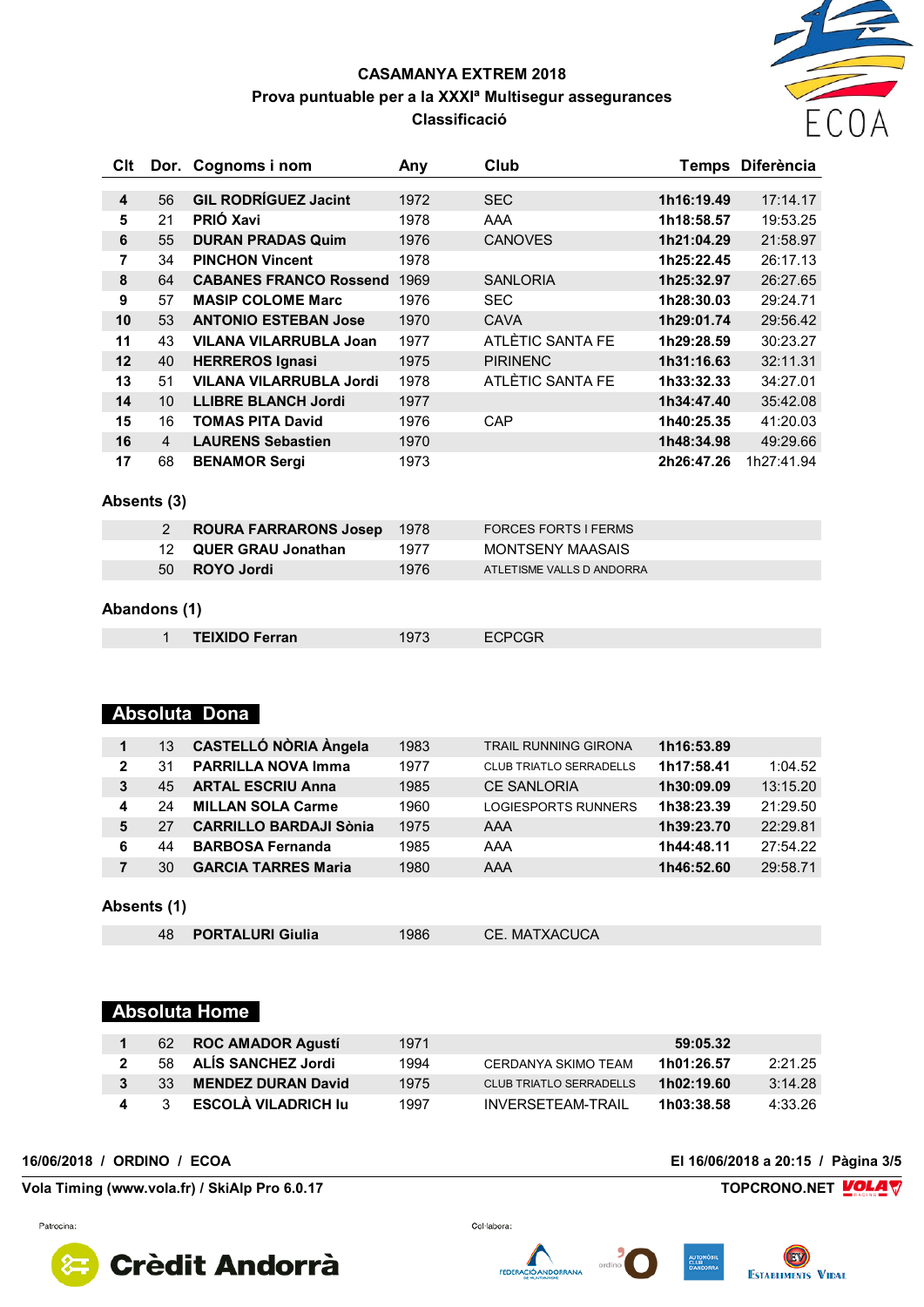## ECOA

#### **CASAMANYA EXTREM 2018 Prova puntuable per a la XXXIª Multisegur assegurances Classificació**

| Clt              |                 | Dor. Cognoms i nom                 | Any  | Club                                      |            | Temps Diferència |
|------------------|-----------------|------------------------------------|------|-------------------------------------------|------------|------------------|
| $5\phantom{1}$   | 18              | <b>CHAVANES Paul</b>               | 1996 | <b>ALTICIM FONT-ROMEU</b>                 | 1h03:46.44 | 4:41.12          |
| 6                | 35              | <b>ALBOS CAVALIERE David</b>       | 1984 | <b>ECOA</b>                               | 1h06:49.83 | 7:44.51          |
| $\overline{7}$   | 38              | <b>BOLET ARAGONÈS Jordi</b>        | 1993 | CLUB ESPORTIU CERDANYA PIRINEU            | 1h07:12.69 | 8:07.37          |
| 8                | 52              | <b>CANTENYS RIBALTA Marc</b>       | 1985 | 4000 PEUS                                 | 1h09:14.75 | 10:09.43         |
| $\boldsymbol{9}$ | 11              | <b>PRUNA GALOCH Enric</b>          | 1980 | <b>C.E CERDANYA PIRINEUS</b>              | 1h10:09.47 | 11:04.15         |
| 10               | 6               | <b>CARDONA Jaume</b>               | 1979 | FORÇA FORTS I FERM                        | 1h10:54.59 | 11:49.27         |
| 11               | 39              | <b>PÉREZ David</b>                 | 1997 | TEAM ISÈRE MONTAGNE                       | 1h11:06.36 | 12:01.04         |
| 12               | 41              | ORDOÑEZ ADELLACH Jordi             | 1981 | <b>ECOA</b>                               | 1h11:27.76 | 12:22.44         |
| 13               | 26              | <b>PRIETO READ Euan</b>            | 1996 | SOLDEU ESQUI CLUB                         | 1h11:32.00 | 12:26.68         |
| 14               | 47              | <b>CARVALHO VERAS Benjamin</b>     | 1981 | <b>C.E SANLORIA</b>                       | 1h11:37.20 | 12:31.88         |
| 15               | 46              | <b>AGÜERA DIEZ Oscar</b>           | 1983 | C.E. SANLORIA                             | 1h12:37.80 | 13:32.48         |
| 16               | 61              | <b>CANTENYS RIBALTA Albert</b>     | 1984 | <b>4000 PEUS</b>                          | 1h13:03.34 | 13:58.02         |
| 17               | 23              | <b>HANNENQUIN Eric</b>             | 1962 | <b>GALOPINS DU CAGIRE</b>                 | 1h13:17.28 | 14:11.96         |
| 18               | 15              | <b>FERRER RIPOLL Joan</b>          | 1978 | <b>ECPCGR</b>                             | 1h13:38.22 | 14:32.90         |
| 19               | 37              | <b>CHAVANES Louis</b>              | 1995 | <b>MVK-25</b>                             | 1h14:02.81 | 14:57.49         |
| 20               | 65              | <b>MOURET Lucas</b>                | 2000 | <b>TEAM PROCESS</b>                       | 1h14:43.62 | 15:38.30         |
| 21               | 9               | <b>MAKURI REDOLAD GARCIA Pol</b>   | 1991 | <b>ETFEM</b>                              | 1h14:56.80 | 15:51.48         |
| 22               | 28              | <b>REÑE PUJAL Jordi</b>            | 1983 | <b>PEDALA</b>                             | 1h15:24.80 | 16:19.48         |
| 23               | 56              | <b>GIL RODRÍGUEZ Jacint</b>        | 1972 | <b>SEC</b>                                | 1h16:19.49 | 17:14.17         |
| 24               | 20              | <b>VILA OZIEL Ivan</b>             | 1979 | <b>ECOA</b>                               | 1h16:47.07 | 17:41.75         |
| 25               | 63              | <b>ESCOLÀ SANZ Roger</b>           | 1998 | <b>UEU</b>                                | 1h18:25.80 | 19:20.48         |
| 26               | 21              | PRIÓ Xavi                          | 1978 | AAA                                       | 1h18:58.57 | 19:53.25         |
| 27               | 60              | <b>SERGE GERARD Ligier</b>         | 1961 |                                           | 1h19:20.06 | 20:14.74         |
| 28               | 17              | <b>SINFREU MAYA Josep</b>          | 1964 | S.E.C.                                    | 1h19:33.07 | 20:27.75         |
| 29               | 55              | <b>DURAN PRADAS Quim</b>           | 1976 | <b>CANOVES</b>                            | 1h21:04.29 | 21:58.97         |
| 30               | 59              | <b>BARTUMEU CARAMES Adrià</b>      | 1999 |                                           | 1h21:32.37 | 22:27.05         |
| 31               | 54              | <b>BERROYA DEL CUETO Gerard</b>    | 1979 | <b>SEC</b>                                | 1h22:41.33 | 23:36.01         |
| 32               | 29              | <b>CARRASCO ARAGONES Jose</b>      | 1966 |                                           | 1h24:10.30 | 25:04.98         |
| 33               | 34              | <b>PINCHON Vincent</b>             | 1978 |                                           | 1h25:22.45 | 26:17.13         |
| 34               | 64              | <b>CABANES FRANCO Rossend 1969</b> |      | <b>SANLORIA</b>                           | 1h25:32.97 | 26:27.65         |
| 35               | $5\phantom{.0}$ | DE ARRIBA CEJUDO Antonio 1966      |      | <b>INVERSETEAM TRAIL</b>                  | 1h25:56.90 | 26:51.58         |
| 36               | 14              | <b>RAMOS Jordi</b>                 | 1982 |                                           | 1h26:18.24 | 27:12.92         |
| 37               | 42              | <b>RENAUD Alexandron</b>           | 1980 | PYRÉNÉES CATALANES SKI-ALPINIS 1h28:10.83 |            | 29:05.51         |
| 38               | 57              | <b>MASIP COLOME Marc</b>           | 1976 | <b>SEC</b>                                | 1h28:30.03 | 29:24.71         |
| 39               | 53              | <b>ANTONIO ESTEBAN Jose</b>        | 1970 | <b>CAVA</b>                               | 1h29:01.74 | 29:56.42         |
| 40               | 43              | <b>VILANA VILARRUBLA Joan</b>      | 1977 | ATLÈTIC SANTA FE                          | 1h29:28.59 | 30:23.27         |
| 41               | 66              | RODRIGUES FREITAS Sergio Dinis     | 1983 |                                           | 1h30:30.73 | 31:25.41         |
| 42               | 7               | <b>SOLER CASTELLTORT Emili</b>     | 1961 | <b>UECANOIA</b>                           | 1h31:16.35 | 32:11.03         |
| 43               | 40              | <b>HERREROS Ignasi</b>             | 1975 | <b>PIRINENC</b>                           | 1h31:16.63 | 32:11.31         |
| 44               | 32              | <b>PONSA Oriol</b>                 | 1966 | <b>SEC</b>                                | 1h31:55.97 | 32:50.65         |
| 45               | 8               | <b>APARISI RAMON Xavi</b>          | 1956 | <b>FERESTECS DE COPONS</b>                | 1h32:16.12 | 33:10.80         |
| 46               | 49              | <b>VILA GALLÉN Albert</b>          | 1968 | <b>ECOA</b>                               | 1h32:33.92 | 33:28.60         |
| 47               | 51              | <b>VILANA VILARRUBLA Jordi</b>     | 1978 | ATLÈTIC SANTA FE                          | 1h33:32.33 | 34:27.01         |
| 48               | 10              | <b>LLIBRE BLANCH Jordi</b>         | 1977 |                                           | 1h34:47.40 | 35:42.08         |
| 49               | 19              | <b>D KNIGHT Christopher</b>        | 1966 |                                           | 1h38:56.56 | 39:51.24         |
| 50               | 16              | <b>TOMAS PITA David</b>            | 1976 | CAP                                       | 1h40:25.35 | 41:20.03         |

**16/06/2018 / ORDINO / ECOA El 16/06/2018 a 20:15 / Pàgina 4/5**

**Vola Timing (www.vola.fr) / SkiAlp Pro 6.0.17 TOPCRONO.NET**



Col·labora:

FEDERACIÓ ANDORRANA

ordino

AUTOMOR<br>CLUB<br>D'ANDOR **ESTABLIMENTS VIDAL**